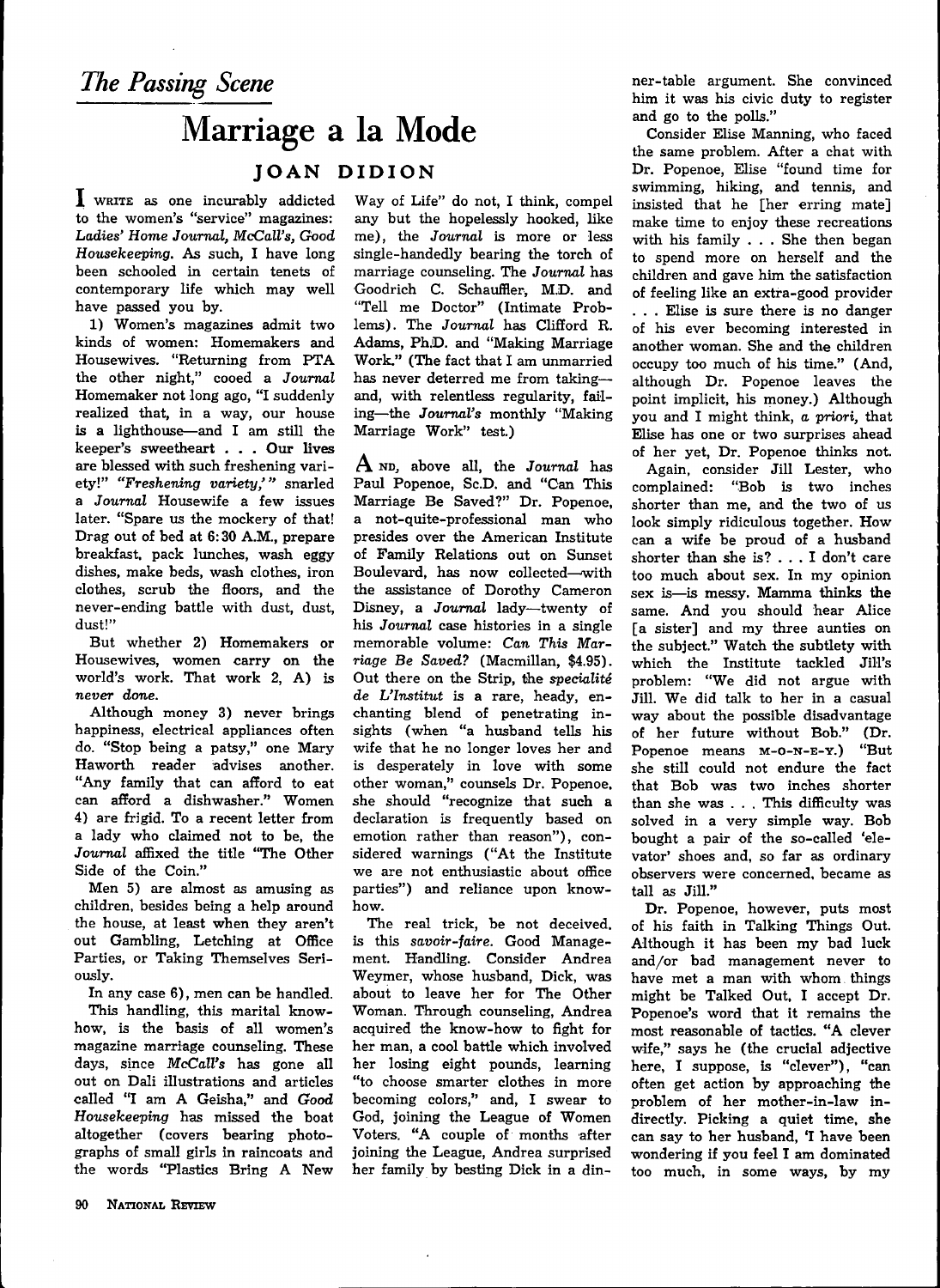mother? Tell me frankly, and you and I together can work out a solution.'"

Although I can scarce believe that this gambit would elicit any response other than a very fishy eye, Dr. Popenoe claims otherwise. "Maybe he will reply with astonishment, 'I never dreamed of such a thing!' Maybe his reply will contain some sharp criticisms. In either event he will probably follow his comments with 'Do you think I am paying too much attention to my own mother?' Then the two can talk the matter out."

Talking Things Out need not stop, according to the Institute, when no immediate Mummy problems are at hand. "In some families," counsels Dr. Popenoe, "It is worthwhile to hold a monthly fact-finding session to clear the air. These couples set aside the 'mensiversary' (not anniversary) of their wedding for the purpose. On the evening of the twenty-third of each month, say, they go out to dinner and after a pleasant meal in a quiet place they bring forth the topics they want to discuss. They keep a list during the month, probably eliminating a few items every time they add new ones. Over the dinner table, calmly and cooperatively (it is to be hoped), they talk out and agree on how to settle the various unsettled matters in their minds."

Calmly and cooperatively (it is to be hoped), *noli me tangere.* Dr. Popenoe.

## **BOOKS IN BRIEF**

THE GOOD YEARS, by Walter Lord (Harper, \$4.95). Walter Lord is the master of the chronologically irrelevant that has spawned so many books in the last few years and that reached an amusing anticlimax in Corey Ford's account of a day when nothing happened. I think John Dos Passos, from a higher literary level, may have started it all with his newsreel technique in *U.S.A.* But in any case the formula is a simple one: copy all the odd details from the newspaper files of the period and rewrite with-a-punch, tape-record about a thousand survivors, cover the ground on foot or at least by car (if possible), and trust to luck that novelties may turn up. Mr. Lord has turned up quite a few things, including the notes left by the dying McKinley's physician and the caterer's instructions for Mrs. Astor's Ball. His Good Years are those from 1900 to the outbreak of World War I. He has chapters on the Boxer rebellion, McKinley's assassination, Teddy and the big stick, the San Francisco earthquake, Big Bill Haywood's trial for the dynamite murder of Governor Steunenberg, the 1907 panic, Peary's dash to the pole, the panic, reary's dash to the pole, the suifragettes, the rise of wilson,<br>child labor, and finally the Last ching labor, and miany die Dast<br>Common This arciduous compila tion is entertaining if not exactled<br>tion is entertaining if not exactled

novel. It gives one somewhat the effect of looking through an old picture album, with nostalgia and at times a slight uneasiness at the two-dimensional efEect. The facts are all there, however, burnished in modern frames, and one can scarcely quarrel with them.

**F. RUSSELL**

JUMBOS AND JACKASSES, by Edwin Palmer Hoyt Jr. (Doubleday, \$5.95). The ballot-by-ballot story of every national political convention since 1860 is the subject of this carefully-timed potboiler. The author has bitten off more than he can chew, so he simply regurgitates it all unchewed: yard after yard of occasionally colorful but usually irrelevant detail, culled largely from contemporary newspaper accounts ("On the last day of 1891 large numbers of Americans were down with the grippe . . ."). In lieu of any serious effort at interpretation, or so much as a single new insight, the cardinal events are served up in a thick gravy of verbal and intellectual clichés ("Harding's backing . . . came largely from eastern business interests, who had been given to understand that Harding would be pliable."). Fortunately, not even Mr. Hoyt's stupefying prose can smother entirely the color and drama of a century; and there is an appendix containing some facts for which we are all richer. (In 1904, e.g., the Prohibition Party nominated Silas **C. SWcJloW.) W. A. RUSHER**

BEYOND THE WELFARE STATE, by Gimnar Myrdal (Yale, \$4.50). What Dr. Myrdal dreams of after the welfare state is a welfare world. In it, all the big blustering rich nations are going to help the poor little impoverished nations, so that there will be Equalization of Income and Opportunity on a global scale. The rich will realize that "cooperation" will net them more profit and stability "in the long run"; the international organizations within the UN will expand and exercise greater control over world economics; Enlightenment will overcome petty opportunism and spawn a true Family of Nations. Dr. Myrdal even suggests that once nations acquire a "welfare conscience," massive state regulation will wither away. This, he insists, is already beginning in Sweden. Its labyrinthine prose and muddled thought make the book painful reading, but the naiveté is charming. R. S. WHEELER

NANCY ASTOR, AN INFORMAL BI-OGRAPHY, by Maurice Collis (Dutton, \$5.00). The wisecracks for which the first woman member of Parliament became famous on two continents are as exhilarating in the pages of this book as leftover champagne. Yet in spite of her biographer's relentless insistence on her wit, wealth and social eminence. Lady Astor emerges from his panegyric an unpretentious, kindly, well-meaning reformer who personally did a lot for uplift even if she could not convert a stubborn House of Commons to her views (which occasionally were prophetic).

**S. LA FOLLETTE**

**Any book reviewed in this Book Section (or any other current book) supplied by return mail. You pay only the bookstore price. We pay the postage anywhere in the world. Catalogue on request.**

## **THE BOOKMAILER**

**Box 101, New York 16, N.Y. The Complete Bookstore-by-Mail Service representing all U.S. publishers**